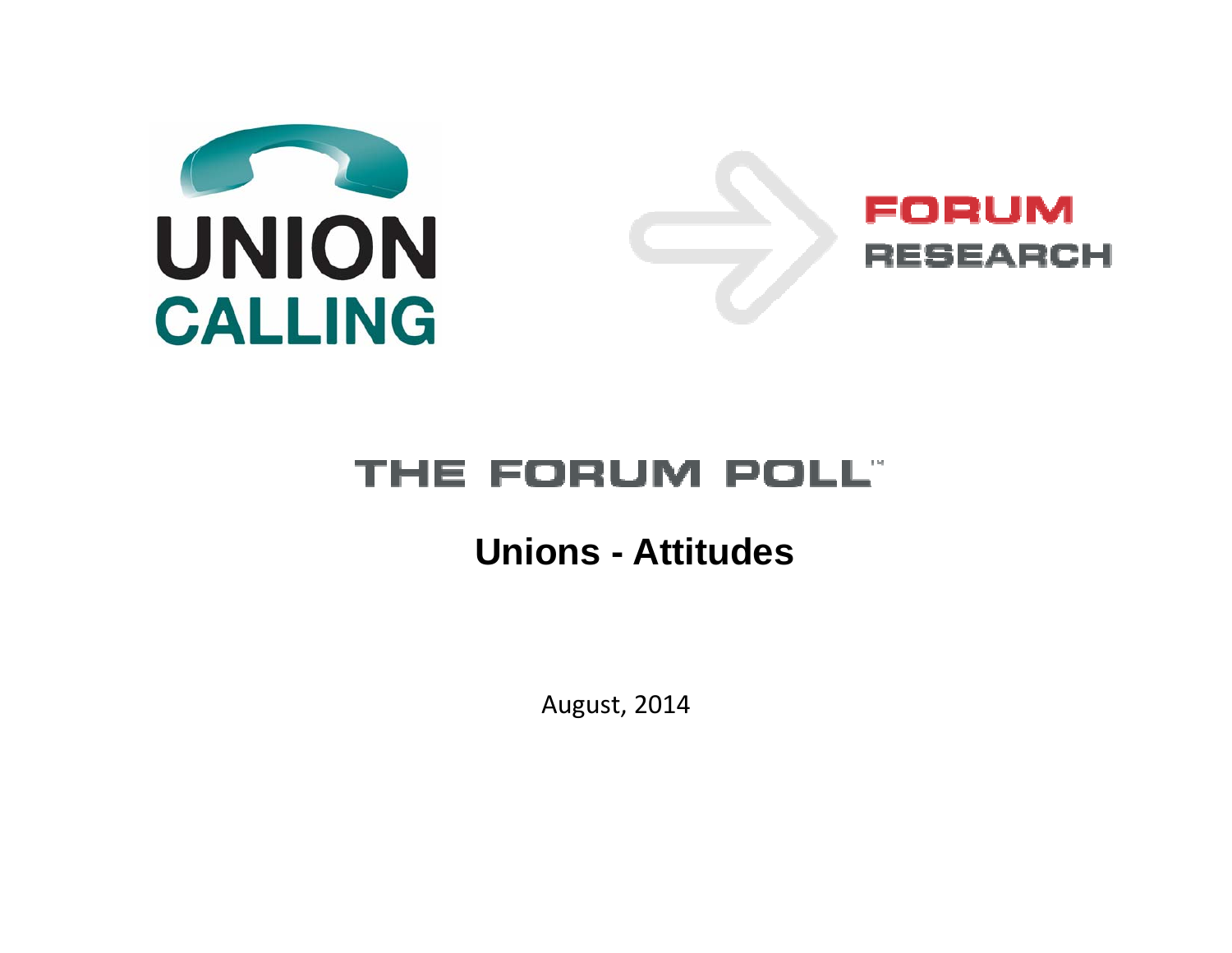



#### Background and Objectives

The poll was conducted by Forum Research, in association with Union Calling, for Toronto's Local 113 of the Amalgamated Transit Union to explore attitudes and reactions to unions and the labour movement.

#### **Methodology**

The poll was conducted on August 13<sup>th</sup> and 14<sup>th</sup>, among a randomly selected sample of 1207 Toronto voters. The poll was conducted by Interactive Voice Response (IVR) and has a margin of error of plus or minus 3%, 19 out of 20 times.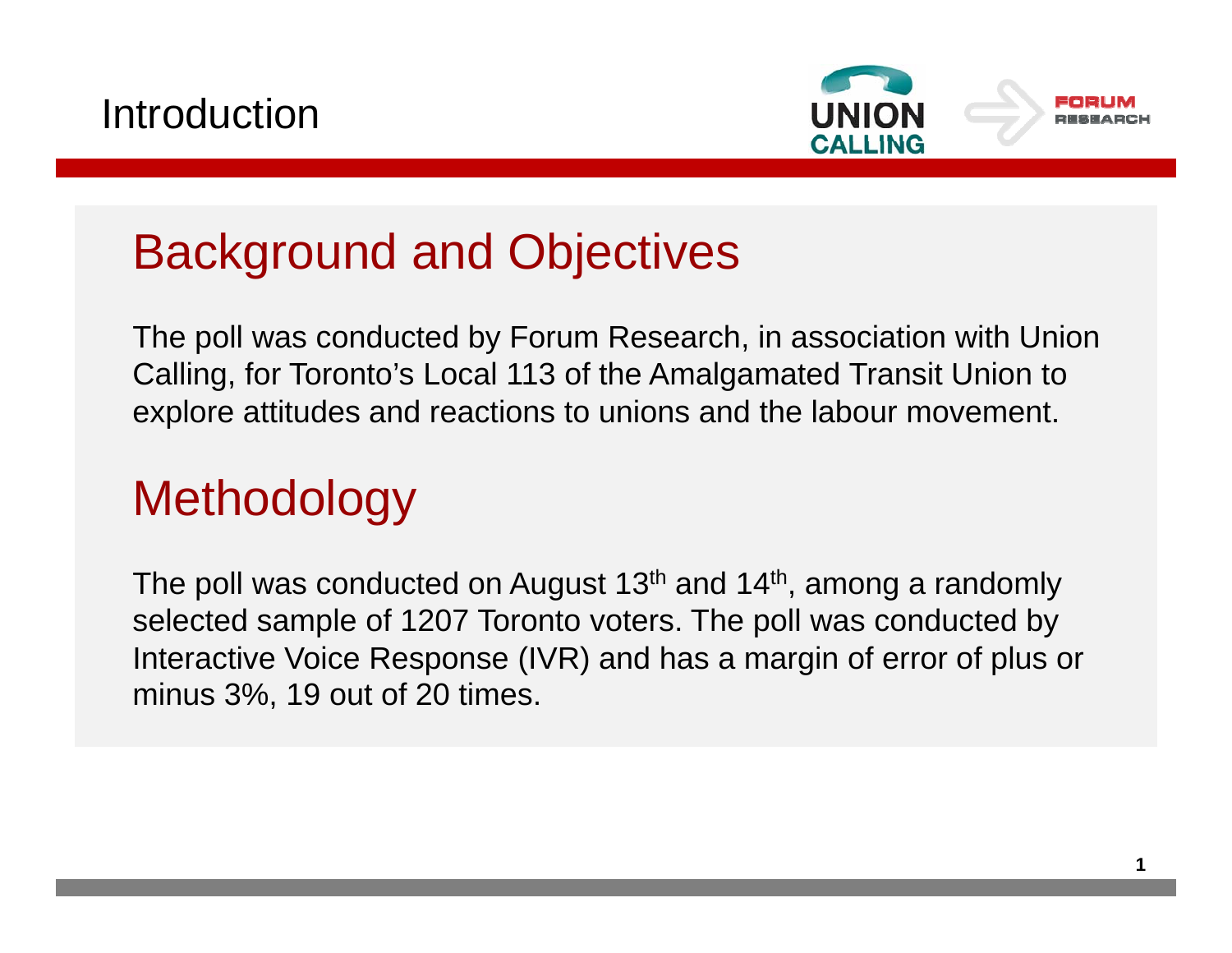#### Attitudes ‐ Summary



Attitudes towards unions and the labour movement – Summary Table

| %                                                                                           | <b>Agree</b><br>(Top 2) | Disagree<br>(Bottom 2) | Don't<br>know  |
|---------------------------------------------------------------------------------------------|-------------------------|------------------------|----------------|
| <b>Full-time Work that Does Not Exceed Poverty Line</b>                                     | 79                      | 15                     | 6              |
| Society Workplace Breakthroughs due to the Labour<br><b>Movement Pressure</b>               | 75                      | 17                     | $\overline{7}$ |
| <b>Union Members to Withdraw Services if Negotiations</b><br>with their Employer Break Down | 62                      | 24                     | 15             |
| <b>Importance of Unions in Protecting Rights Today</b>                                      | 61                      | 34                     | $\overline{4}$ |
| The Advances Made by the Labour Movement are at Risk                                        | 57                      | 35                     | 9              |
| The Canadian Labour Movement is Under Assault                                               | 56                      | 27                     | 16             |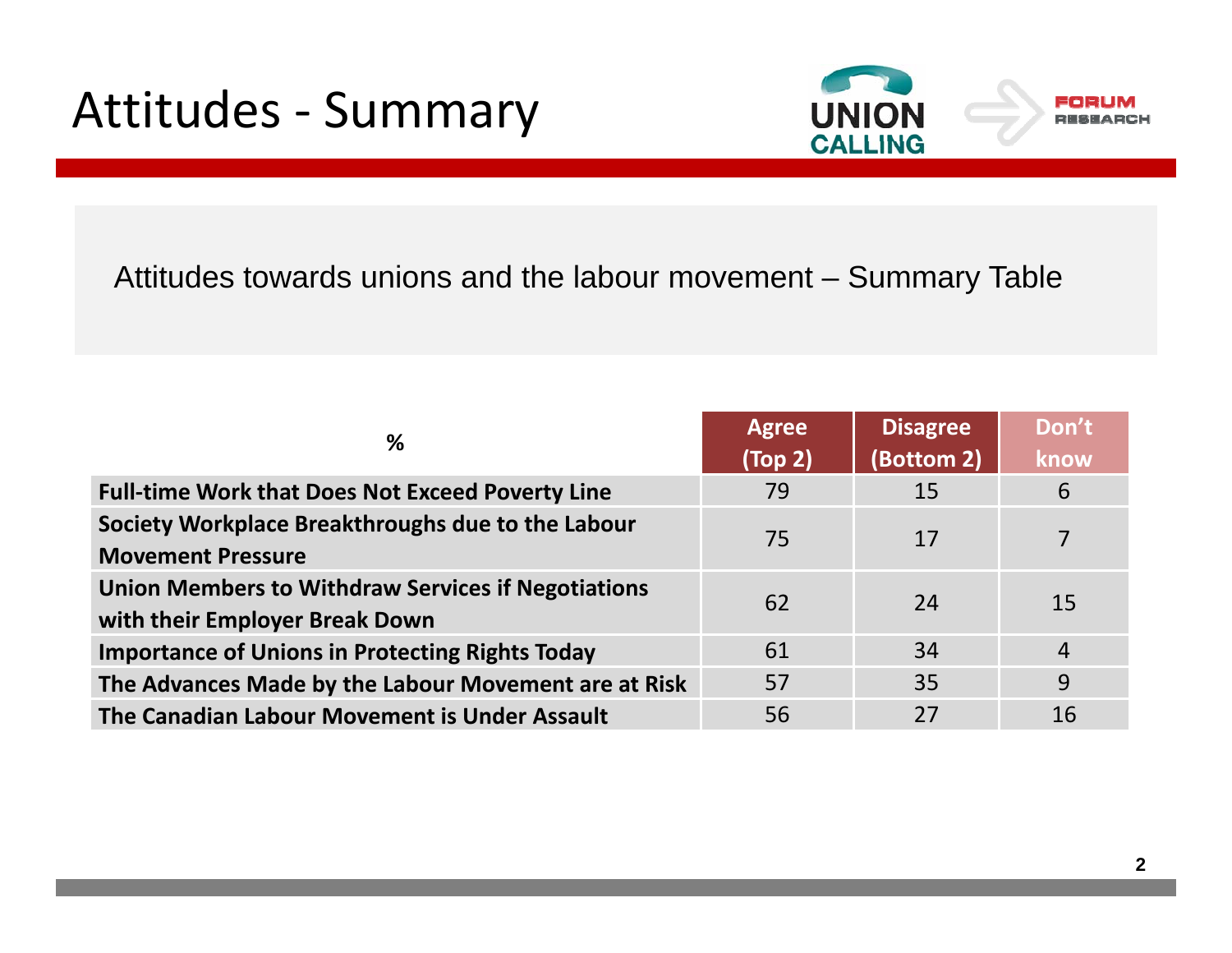### Union Advances



Majority agree that union workplace advances like the weekend, paid holidays and maternity leave are at risk in today's political climate (57%, top 2).



**'The Advances Made by the Labour Movement are at Risk'**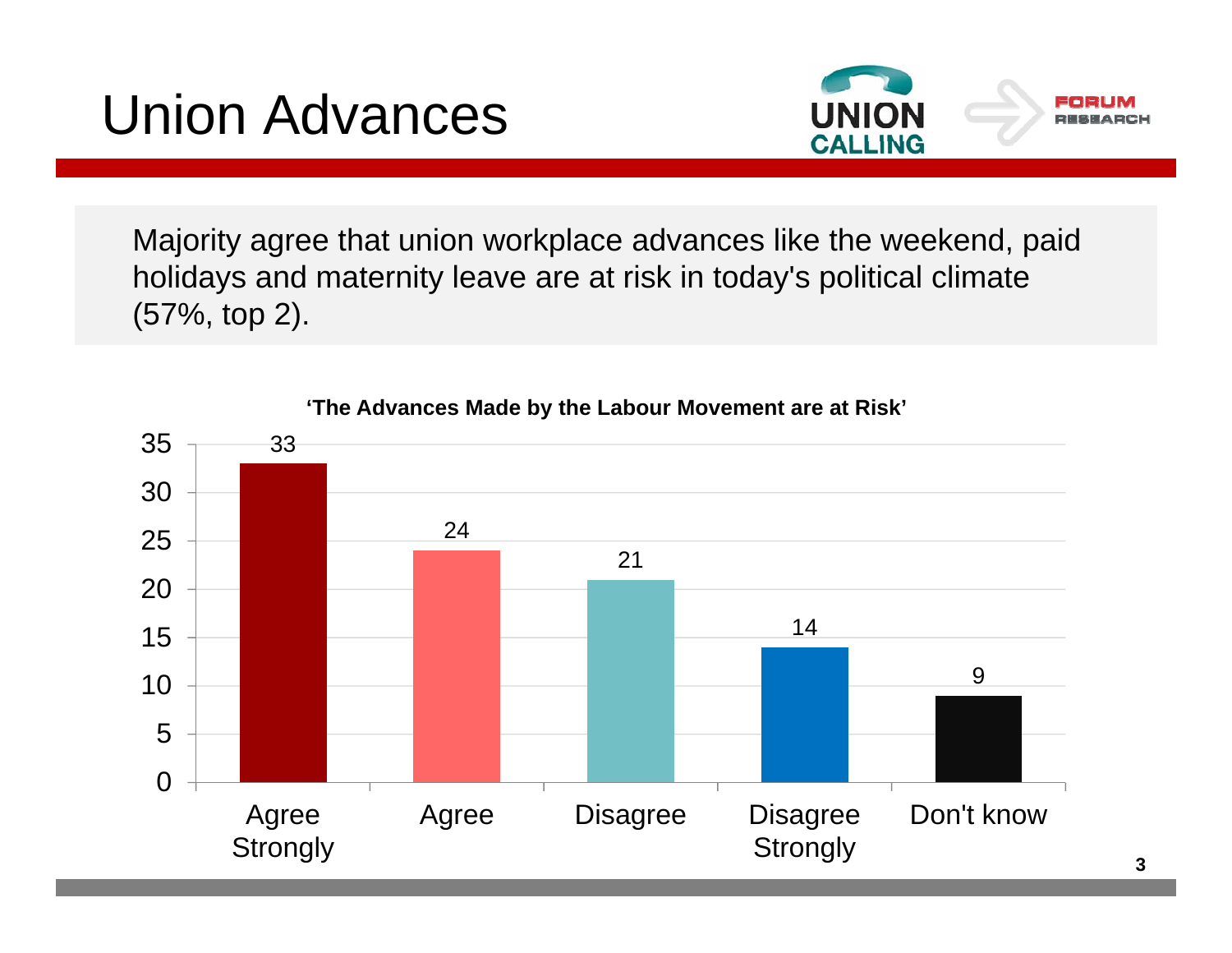### Under Assault



**4**

A similar proportion agrees that the Canadian labour movement is under assault by employers and government who want to reduce its influence (56%, top 2).



**'The Canadian Labour Movement is Under Assault'**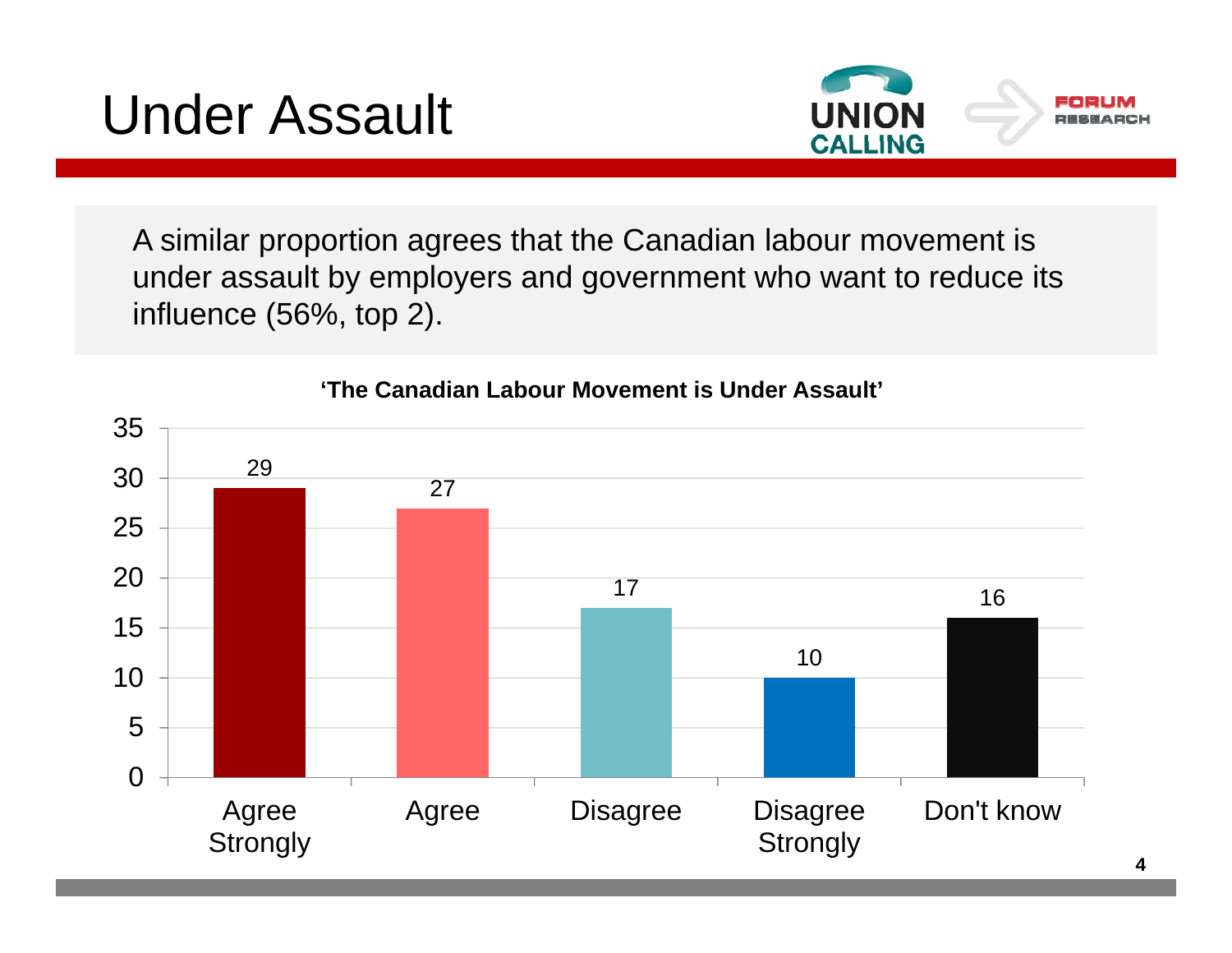# Right to Strike



Two thirds of Torontonians agree with the basic right to strike ("unionized workers have the right to withdraw their services when negotiations with their employer break down" ‐ 62%, top 2). This attitude is common to the oldest (67%), males (67%), the less wealthy (\$20K to \$40K - 71%).

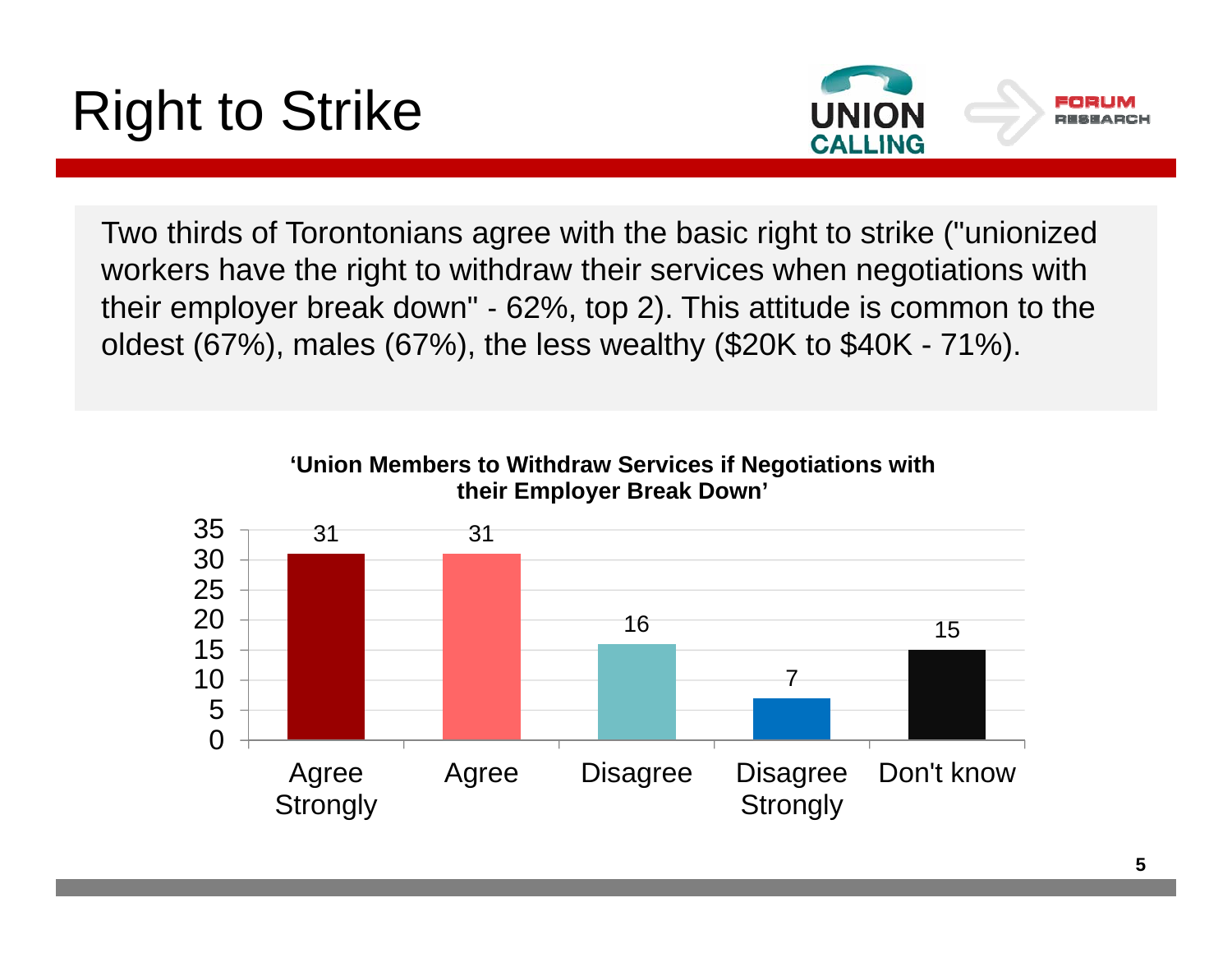## Social Advances



Three quarters of Toronto voters agree that society would never have achieved workplace breakthroughs like the weekend, paid holidays, the end of child labour and paid maternity leave without the unions (75%, top 2). This view is characteristic of the oldest (84%) and the wealthy (\$80K to \$100K - 83%).



**'Society Workplace Breakthroughs due to the Labour Movement Pressure'**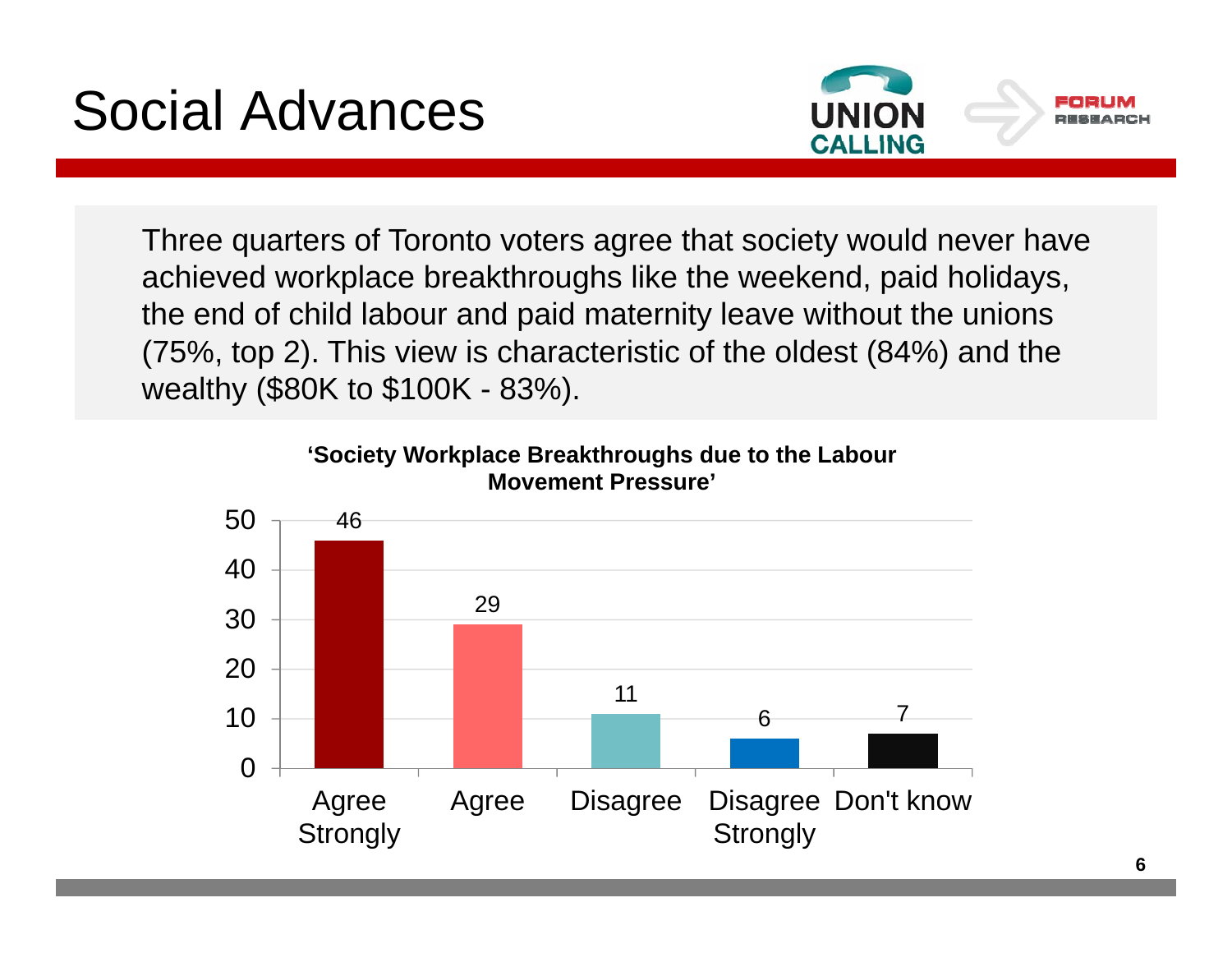# Living Wage



The wide majority agree no one should have to work full time for a wage that doesn't meet the poverty line (79%, top 2). And this is characteristic of the youngest (86%), females (82%), and the wealthier (\$80K to \$100K 86%).



**'Full-time Work that Does Not Exceed Poverty Line'**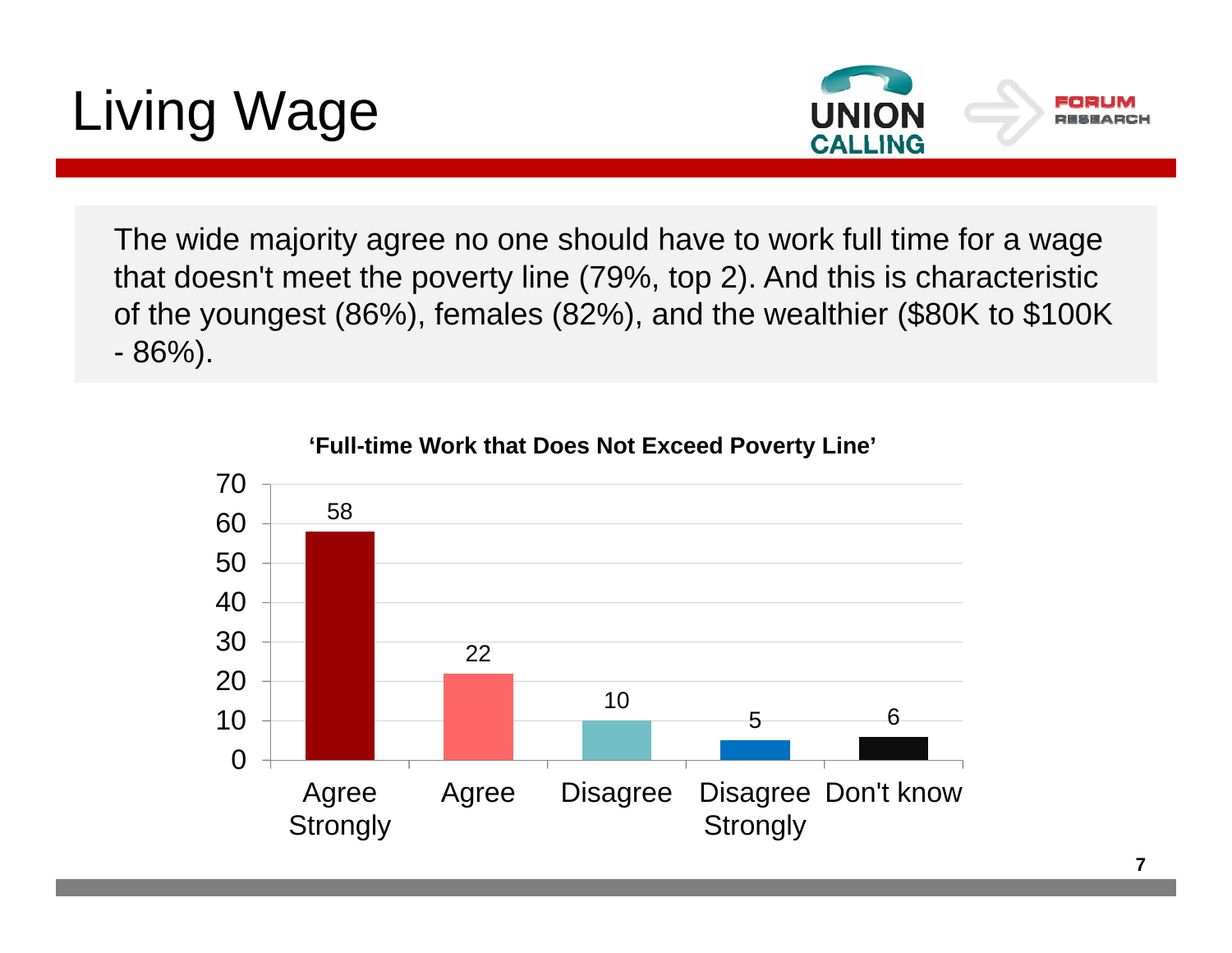## Rights of Workers



Six‐in‐ten Torontonians agree unions are needed to protect the rights of workers and their families now as much as they have ever been needed (61%, top 2), and the profile of those who feel this way is similar to those who agree with the previous statement.



#### **'Importance of Unions in Protecting Rights Today'**